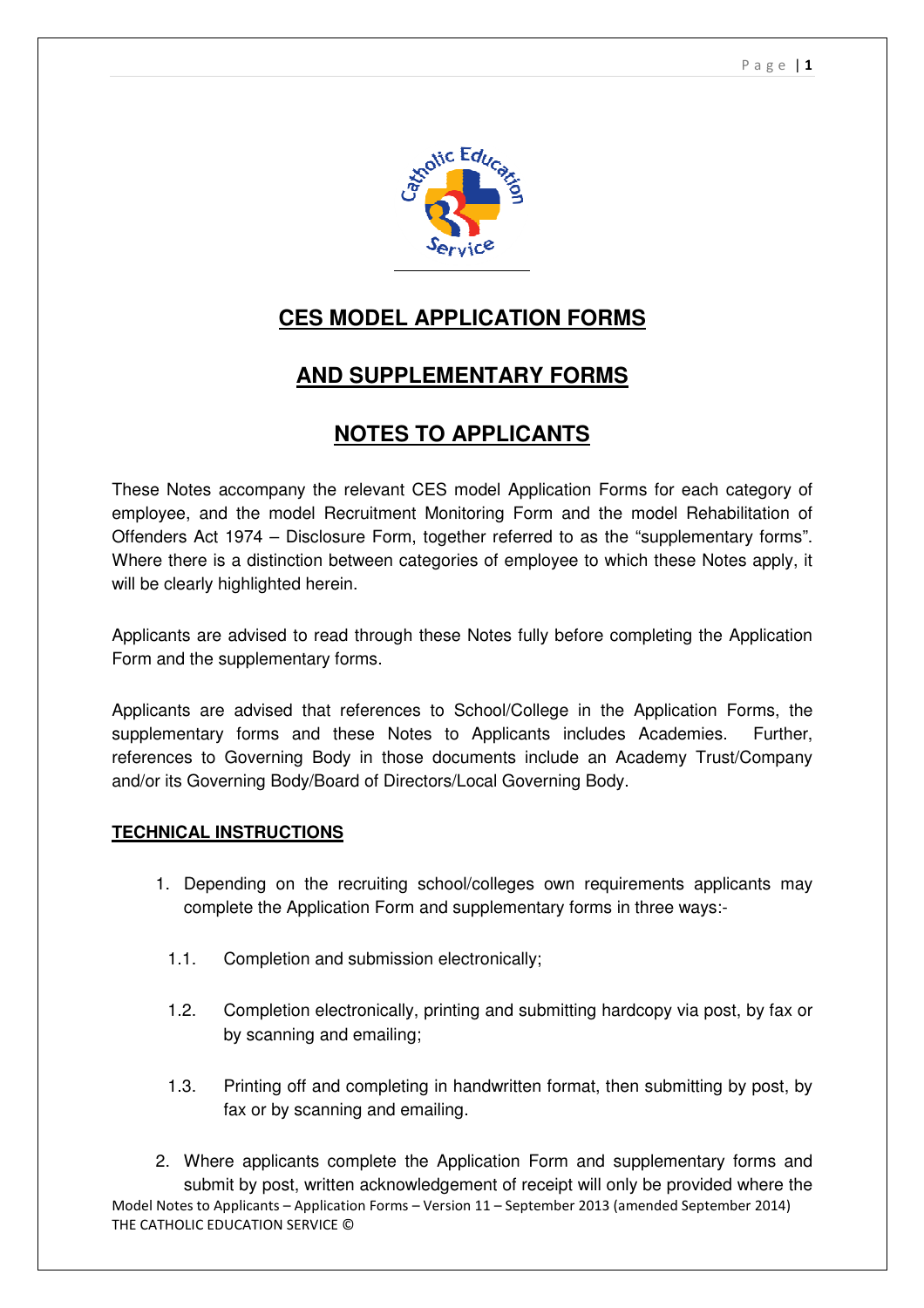applicant has supplied a stamped addressed envelope with their posted application.

- 3. Where applicants are completing the Application Form and supplementary forms electronically, applicants should press the TAB button to proceed to the next section of the Application Form and/or supplementary forms.
- 4. **Where applicants run out of space to provide answers to any particular section of the Application Form, they must continue on the additional pages at the back of the Application Form clearly citing the section number (and sub-section number, where applicable) to which their answer refers**. They should also complete their name, date of birth and the post applied for at the top of each of the additional pages used.

### **GENERAL INFORMATION**

- 5. Applicants must ensure that they are using the most up to date version of the Application Form and supplementary forms. Where there is any doubt, applicants should contact the school/college where the position applied for is based, or the contact person mentioned in the details of the post.
- 6. Applicants are reminded that this is an application for a post in a Catholic Voluntary Aided School where the Governing Body is the employer and that the post will be subject to the terms and conditions of the appropriate CES model contract of employment. A copy of the relevant contract will be provided to the applicant if they are shortlisted for interview.
- 7. Applicants should note that, in accordance with the safeguarding vulnerable groups' regime, it is their responsibility to have made any necessary registrations relevant at the time of making this application which is required for people working or volunteering with children. Accordingly, applicants are put on notice that any offer of employment made will be conditional upon the results of checks from the Disclosure & Barring Service ("the DBS").
- 8. Before signing this form, applicants must ensure that every section has been completed. Failure to complete all relevant sections may result in an application being rejected.
- 9. All Application Forms, supplementary forms and any relevant documentary evidence should be sent to the school/college where the position applied for is based, or as instructed in the details of the post. Applicants should not return any Application Form and/or supplementary forms and/or any relevant documentary evidence to the CES. Any applications received by the CES will not be forwarded or returned but shall be securely disposed of.

Model Notes to Applicants – Application Forms – Version 11 – September 2013 (amended September 2014) THE CATHOLIC EDUCATION SERVICE ©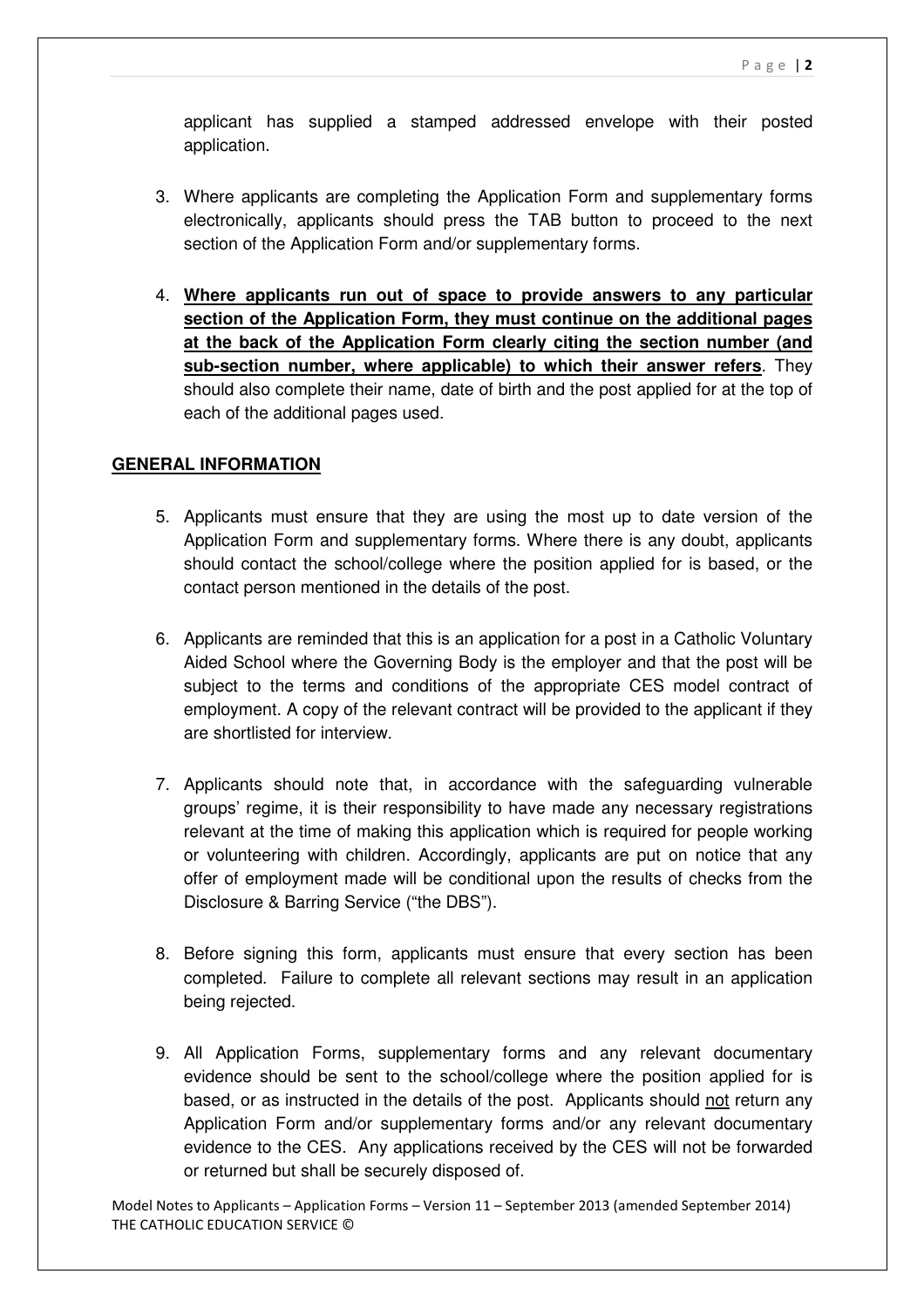# **THE APPLICATION FORM – GUIDANCE ON COMPLETING SPECIFIC SECTIONS**

Applicants are advised that the Governing Body complies with the School Standards and Framework Act 1998 and the Equality Act 2010.

#### **Details of the Role Applied For**

Please delete whichever of "VA School" and "Voluntary Academy" does not apply.

#### **10. Section 1 all Application Forms – Applicant's Personal Details**

Please ensure that any former names are provided where appropriate, for example, a maiden name or change of name by deed.

### **11. Details of Applicant's Present Employment**

#### **Section 2 all Application Forms**

2.1 – if the applicant is not currently employed they should tick the box that says "no" and proceed to Section 3.

# **12. Applicant's Employment History and Professional Experience (for Support Staff and Lay Chaplain this section is entitled "Applicant's Employment History and Work Experience")**

#### **Section 3 all Application Forms**

Applicants should provide full and accurate details of relevant employment history and professional or work experience. They should not repeat the information provided at Section 2 (if applicable) relating to present employment. Where the applicant is a student seeking a first time appointment they should provide details of teaching practice to date (if applicable).

#### **13. Other Employment/Work Experience**

#### **Section 4 Senior Leadership and Teacher Application Forms only**

Model Notes to Applicants – Application Forms – Version 11 – September 2013 (amended September 2014) THE CATHOLIC EDUCATION SERVICE ©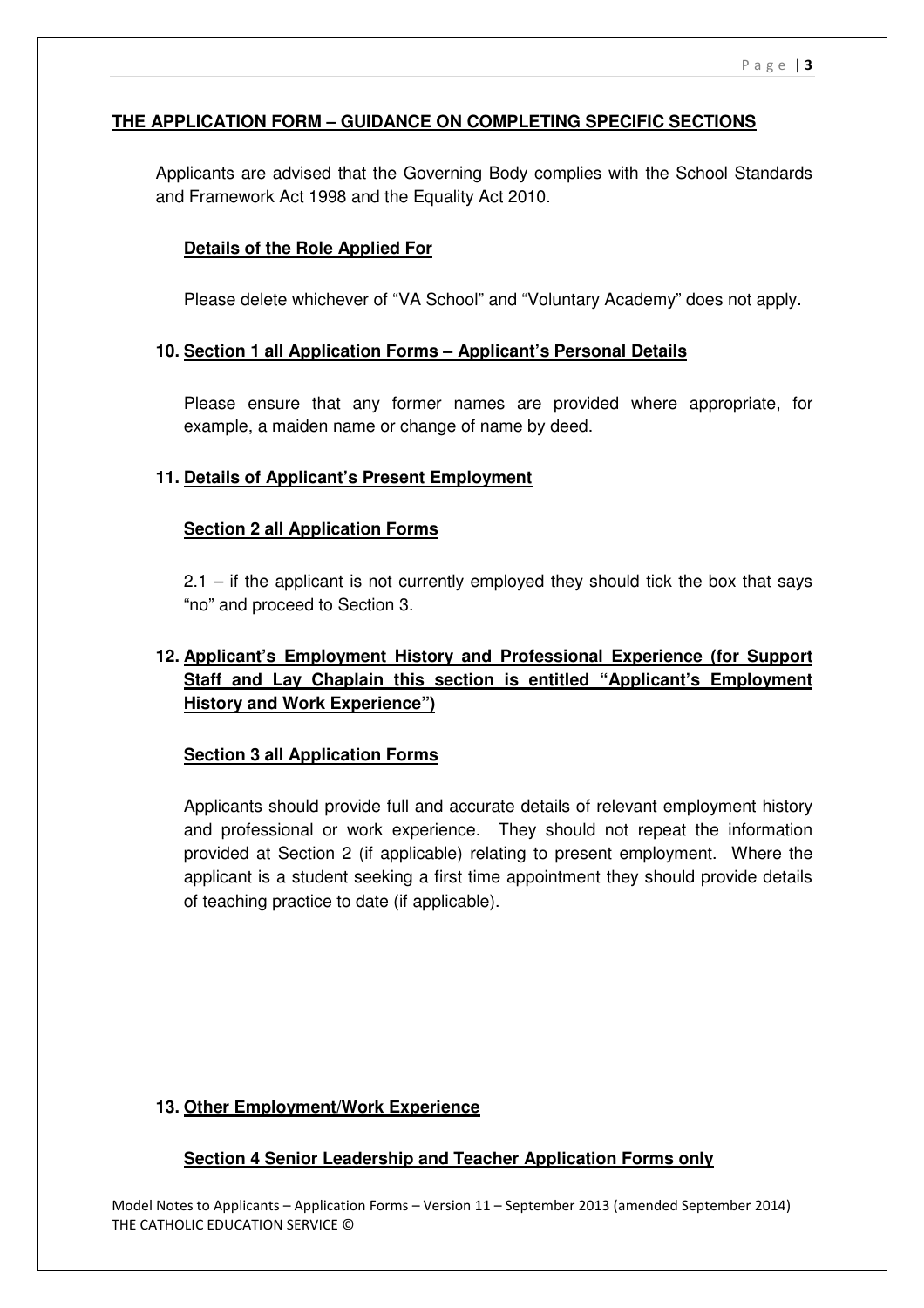4.1 - Applicants should provide details of all other employment and paid or unpaid experience after the age of 16 (e.g. employment unrelated to the teaching profession, voluntary work etc).

4.2 – Applicants must ensure that there are no gaps in the chronology of their education and/or employment history from the age of 16 to the present day. Section 4.2 should be used to account for any gaps, for example, for time spent raising a family or travelling etc. Failure to provide a full account may lead to an application being rejected. (Applicants completing the Support Staff or Lay Chaplain Application Form must complete the corresponding section, which is section 3.2).

4.3 – Applicants must declare whether they have ever been ordained and/or been a member of a religious community. Where the answer to this question is 'yes', the Applicant must provide full details and expect that this will be discussed in more detail if they are successfully shortlisted for interview, more particularly in relation to their Canonical status and whether the Applicant is subject to any restrictions which may affect their suitability for appointment to the post applied for. (Applicants completing the Support Staff or Lay Chaplain Application Form must complete the corresponding section, which is section 3.3)

### **14. Post-11 Education and Training**

# **Section 5 Senior Leadership and Teacher Application Forms and Section 4 Support Staff and Lay Chaplain Application Forms**

Applicants should provide details of education received in this country and/or abroad, academic vocational qualifications obtained including degrees, with class and division, and Teacher Certificates. Applicants must include postgraduate and professional qualifications. Applicants are advised that they may be required to produce evidence of qualifications attained.

Catholic Certificate in Religious Studies ("CCRS") – this was formerly known as the Catholic Teachers' Certificate and Certificate in Religious Education.

Teacher post Application Forms only - require the Applicant to state which subjects they are qualified to teach, other subjects for which they may have experience to teach, and give details of any other specialisms and special areas of teaching interest.

Section 5.1 – Senior Leadership posts only - the CES recognises that NPQH is no longer a mandatory requirement in England but applicants should still provide details of NPQH where requested in the Application Form as a potentially desirable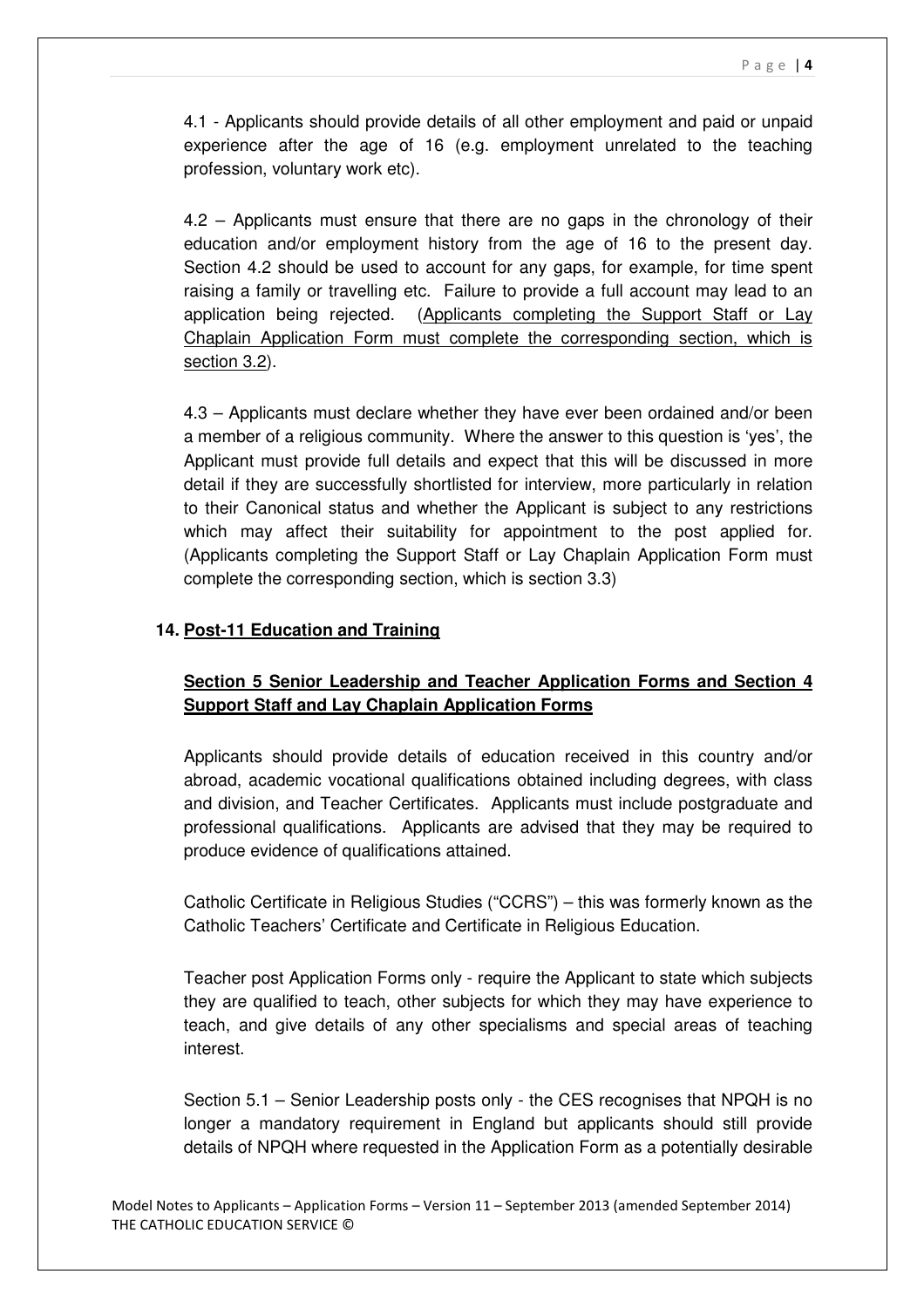qualification. Applicants for Headteacher posts in Wales must provide details of NPQH as this remains a mandatory requirement for first Headship appointments.

#### **15. Supporting Statement**

# **Section 8 Senior Leadership and Teacher Application Forms and Section 6 Support Staff and Lay Chaplain Application Forms**

Applicants should ensure that their supporting statement is clear and concise and does not exceed 1,300 words. It is preferable, although not compulsory, that the supporting statement is word-processed.

#### **16. References**

# **Section 9 Senior Leadership and Teacher Application Forms and Section 7 Support Staff and Lay Chaplain Application Forms**

All applicants are required to provide details of at least two, and up to three, referees.

Schools/Colleges of a Religious Character in England and Wales are permitted by law to require certain posts to be filled by practising Catholics.

Senior Leadership posts – Applicants are advised that the 'Memorandum on Appointment of Teachers To Catholic (Voluntary Aided and Independent) Schools' (October 2012), provides that 'the posts of Headteacher, Deputy Headteacher and Head or Coordinator of Religious Education are to be filled by baptised and practising Catholics'. The Memorandum may be viewed by visiting the CES's website at www.catholiceducation.org.uk.

Teacher posts – Applicants are advised that schools/colleges are entitled to give priority to practising Catholic applicants.

Support Staff posts – Applicants are advised that schools/colleges (in England only) are entitled to give priority to practising Catholic applicants where it can be demonstrated that it is a proportionate means of achieving a legitimate aim (commonly known as a "genuine occupational requirement").

Schools/colleges may provide guidance to the applicant regarding the definition of a "practising Catholic" in the event that the applicant is shortlisted for interview.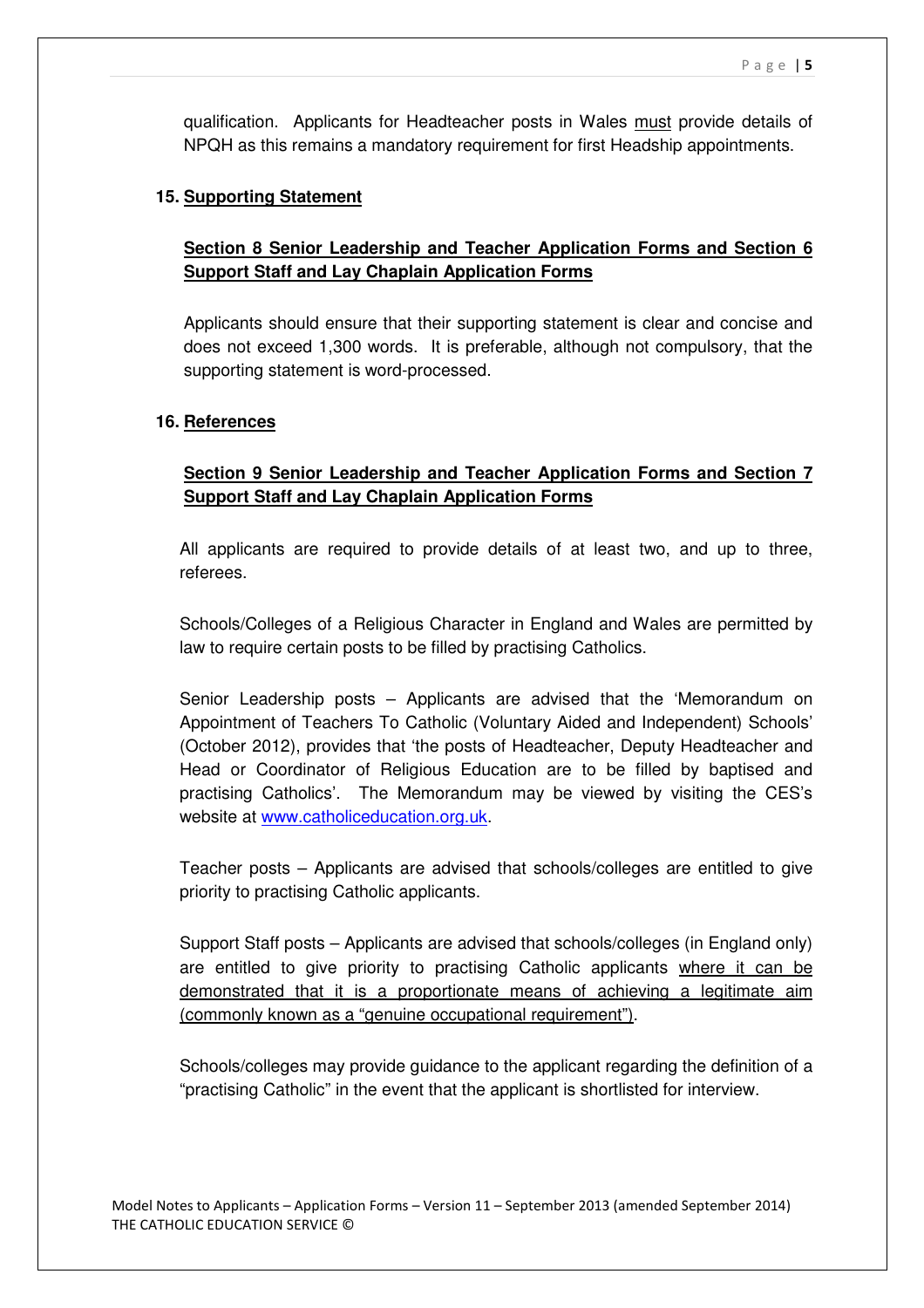Summary: All practising Catholic applicants, regardless of the post for which they are applying, are advised to provide referee details for their Parish Priest so that the school/college may give priority in accordance with the remit of the law (where applicable). Those applicants applying for Senior Leadership posts referenced in the Memorandum must provide such details.

Notes (i) – Applicants must advise the school/college if they do not want them to contact any of their referees and provide reasons. For example, where applicants are currently employed, they may not wish the school/college to contact their employer until such time that they have given notice to terminate their employment.

Section 9.2 Senior Leadership and Teacher Application Forms and Section 7.2. Support Staff and Lay Chaplain Application Forms – In the event that an applicant is appointed, any failure to disclose the existence of a relationship, whether it be by marriage, blood or as co-habitee, between the applicant or their spouse/civil partner/partner with a member, or an employee, of the Governing Body of the school/college where the post is situated may be considered a disciplinary offence warranting summary dismissal.

# **17. Immigration, Asylum and Nationality Act 2006**

# **Section 13 Senior Leadership and Teacher Application Forms and Section 11 Support Staff and Lay Chaplain Application Forms**

In accordance with the legal requirements of the Immigration, Asylum & Nationality Act 2006 ("the 2006 Act") (as amended) the Governing Body is under a legal duty to require all members of staff to provide documentary evidence of their entitlement to undertake the position applied for and to ensure that they have an ongoing entitlement to live and work in the UK. These checks need to be carried out for every person the Governing Body employs regardless of race, ethnicity or nationality. Therefore, on conditional offer of employment, and before a successful applicant commences their post, they must provide supporting evidence of their right to live and work in the UK. Generally speaking, the provision of one of the documents listed below will be sufficient proof but applicants are advised to consider the UK Visas and Immigration requirements for preventing illegal working in the UK for a full list of documents that may prove such entitlement which can be found on the Home Office's website.

The most common proof of entitlement documents are:

(a) A passport showing that the holder, or a person named in the passport as the child of the holder, is a British citizen or a citizen of the UK and Colonies having the right of abode in the UK.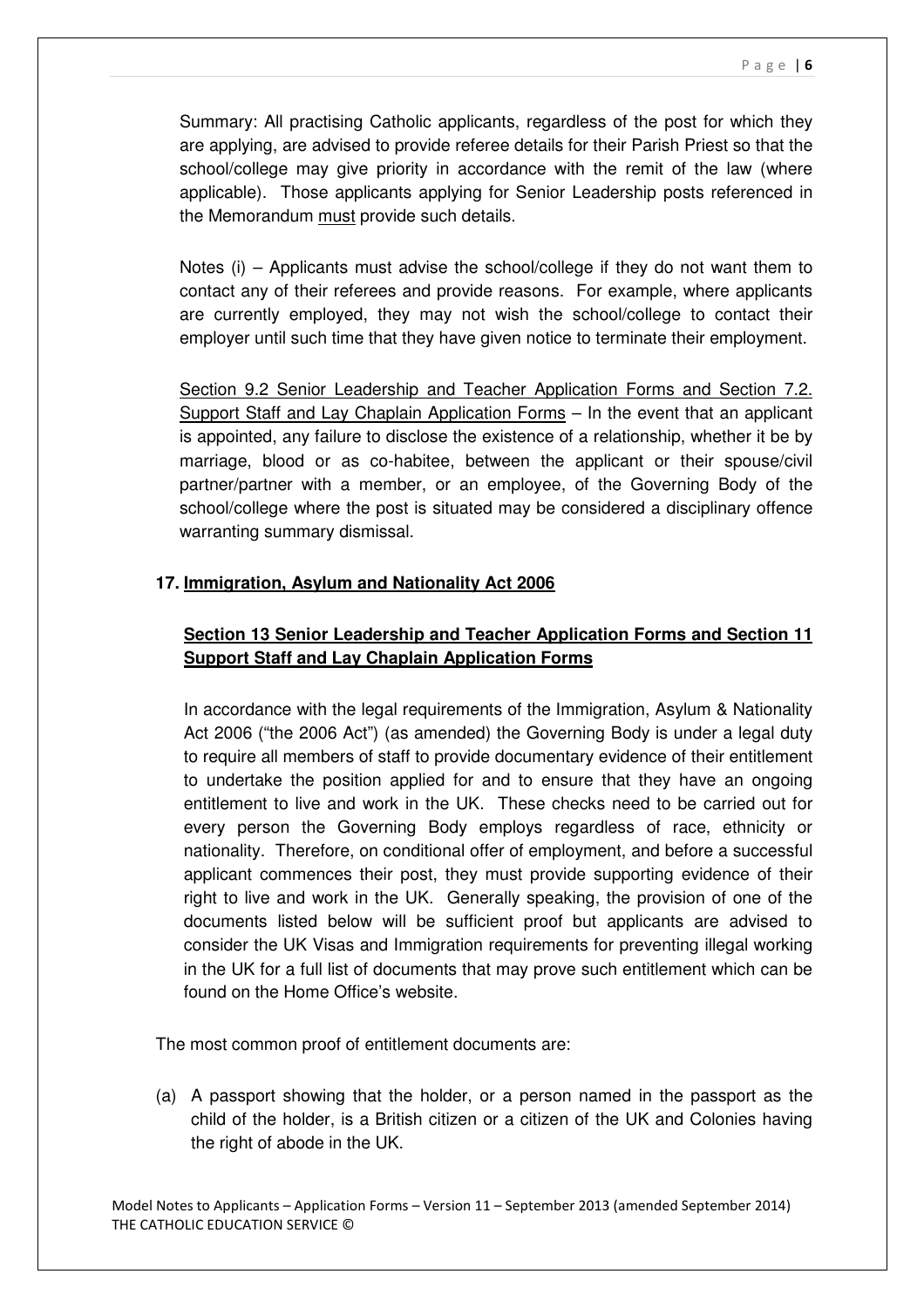- (b) A passport or national identity card showing that the holder, or a person named in the passport as the child of the holder, is a national of the European Economic Area or Switzerland.
- (c) A registration certificate or document certifying permanent residence issued by the Home Office or the Border and Immigration Agency to a national of a European Economic Area country or Switzerland.
- (d) A permanent residence card issued by the Home Office or the Border and Immigration Agency to the family member of a national of a European Economic Area country or Switzerland.
- (e) A current biometric immigration document issued by the Home Office to the holder which indicates that the person named in it is allowed to stay indefinitely in the UK, or has no time limit on their stay in the UK.
- (f) A current passport issued by the Home Office or the Border and Immigration Agency to the holder with an endorsement indicating that the person named in it is allowed to say indefinitely in the UK or has no time limit on their stay in the UK when produced with an official document giving the person's permanent National Insurance Number and their name issued by a Government agency or previous employer.

The above list is non-exhaustive.

# **18. Declaration**

# **Section 14 Senior Leadership and Teacher Application Forms and Section 12 Support Staff and Lay Chaplain Application Forms**

The Governing Body has a duty to make a report where the applicant provides false information in prescribed circumstances in accordance with the Education Act 2002.

# **SUPPLEMENTARY FORMS**

# **19. Recruitment Monitoring Form**